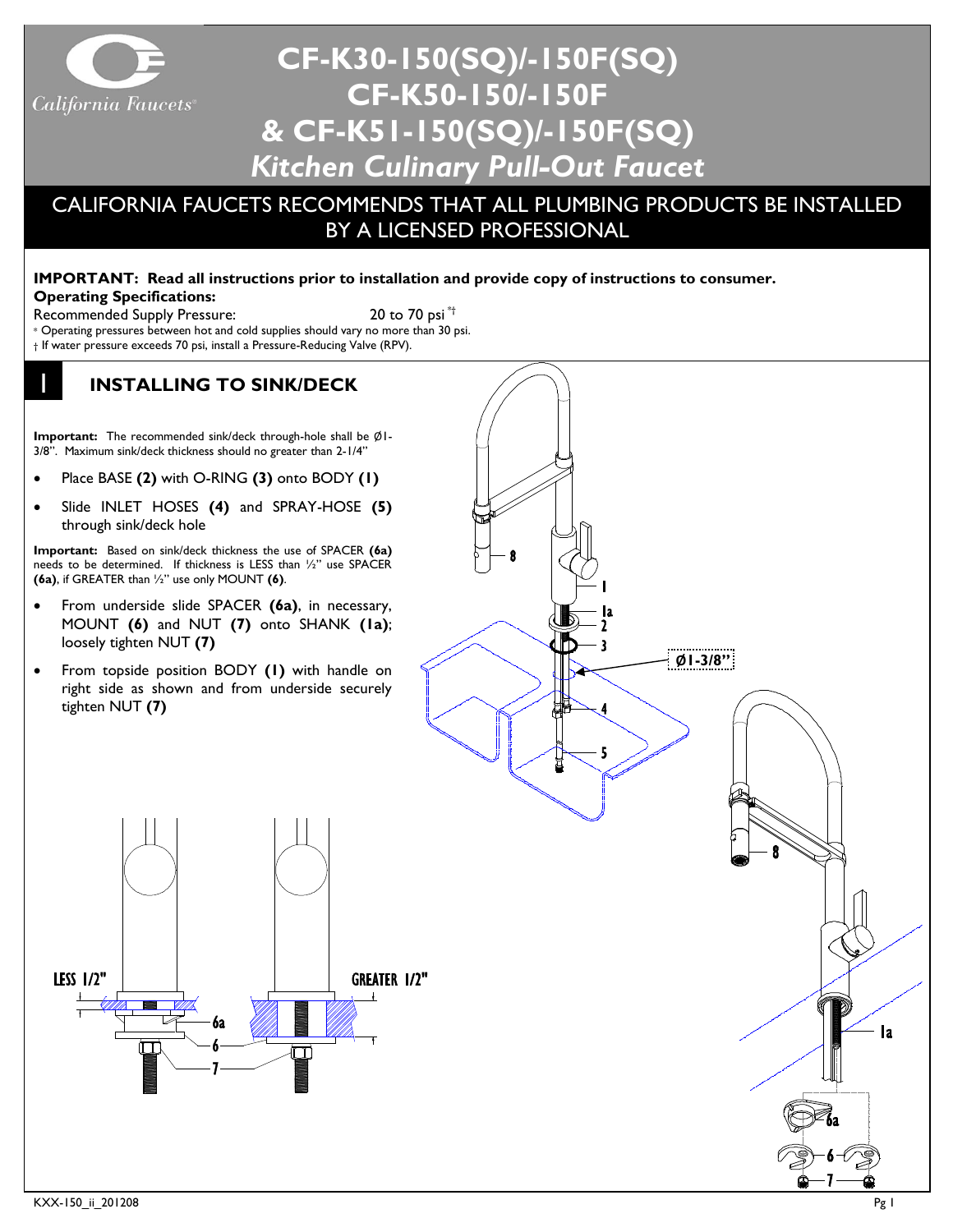# 2 **WATER CONNECTIONS**

**Important:** The water supplies MUST be flush of all debris prior to running water through the faucets SPRAYHEAD **(8)**; the following procedure will ensure debris removal.

- Tighten red colored nut on HOT INLET HOSE **(4a)** to HOT SUPPLY **(9a)**
- Tighten blue colored nut on COLD INLET HOSE **(4b)** to COLD SUPPLY **(9b)**
- Ensure that faucet HANDLE **(10)** is in closed position as shown (straight up)
- Turn on HOT and COLD SUPPLIES **(9a)** & **(9b)**
- Place BUCKET **(11)** (not supplied) under SHANK **(1a)**
- Slowly open HANDLE **(10)** on faucet and cycle through cold and hot water until water runs clear

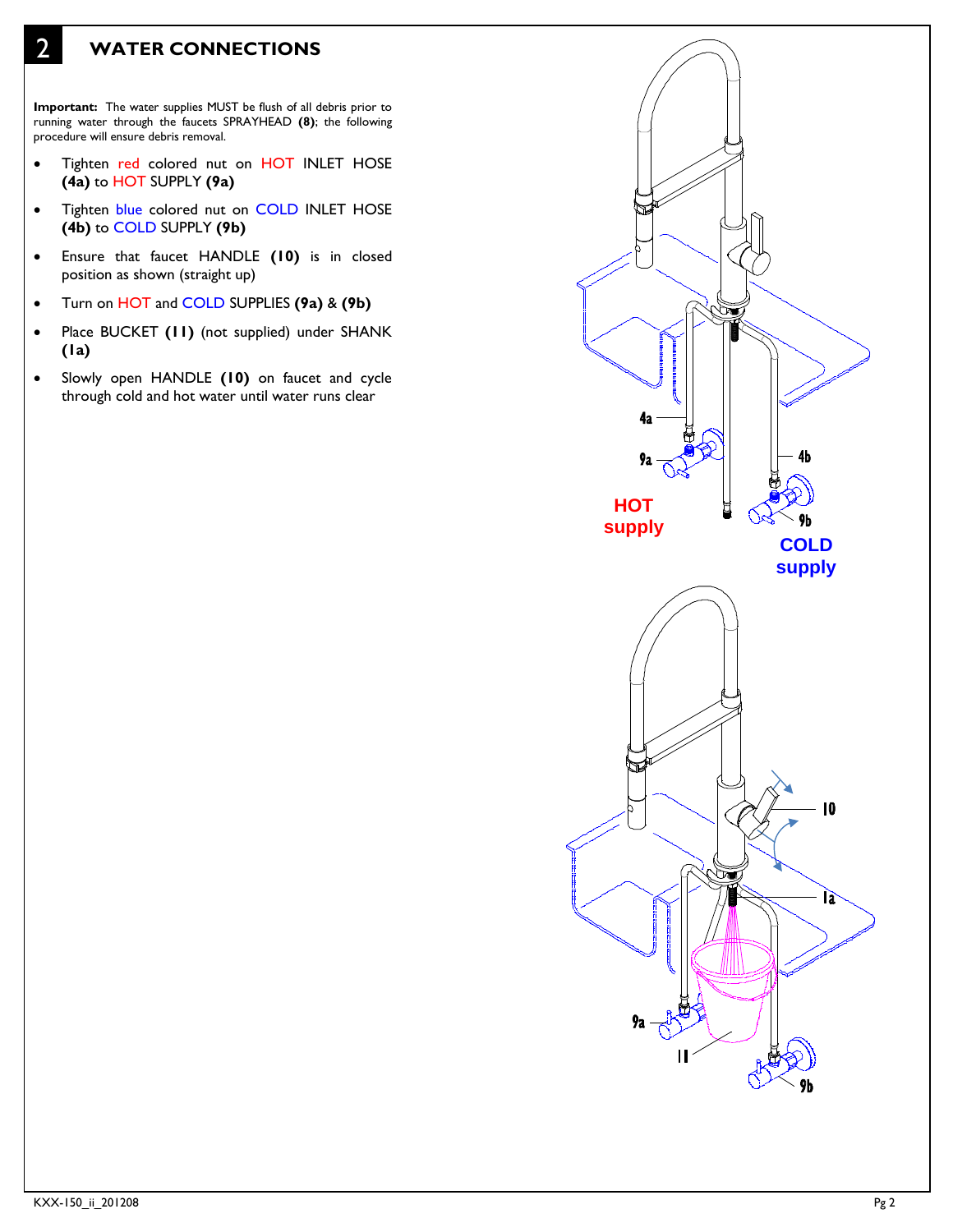### 3 **FINAL CONNECTIONS**

- Tighten CHECK ASSEMBLY **(12)** onto end of SHANK **(1a)**
- Attach SPRAY-HOSE **(5)** onto end of CHECK ASSEMBLY **(12)**

#### CHECK ASSEMBLY MAINTENANCE

- o Disconnect CHECK ASSEMBLY **(12)** from SPRAY-HOSE **(5)** and SHANK **(1a)**
- o Unscrew UPPER HOUSING **(12a)**, remove both CHECK VALVES **(12b)** by gently pushing through hole in LOWER HOUSING **(12c)**
- o Flush both CHECK VALVES **(12b)** clean water
- o Assemble CHECK VALVES **(12b)** back into LOWER HOUSING **(12c)**

**Important:** Both CHECK VALVES **(12b)** must be placed into the LOWER HOUSING in the water flow direction as shown (oring on the top side) and ensure that plumbers grease is applied to o-ring.

- o Apply thin film on plumbers grease to HOUSING O-RING **(12d)** before assembling UPPER and LOWER HOUSING **(12a)** & **(12c)** and securely tighten
- o Ensure that UPPER O-RING **(12e)** is in place before attaching CHECK ASSEMBLY **(12)** onto SHANK **(1a)**